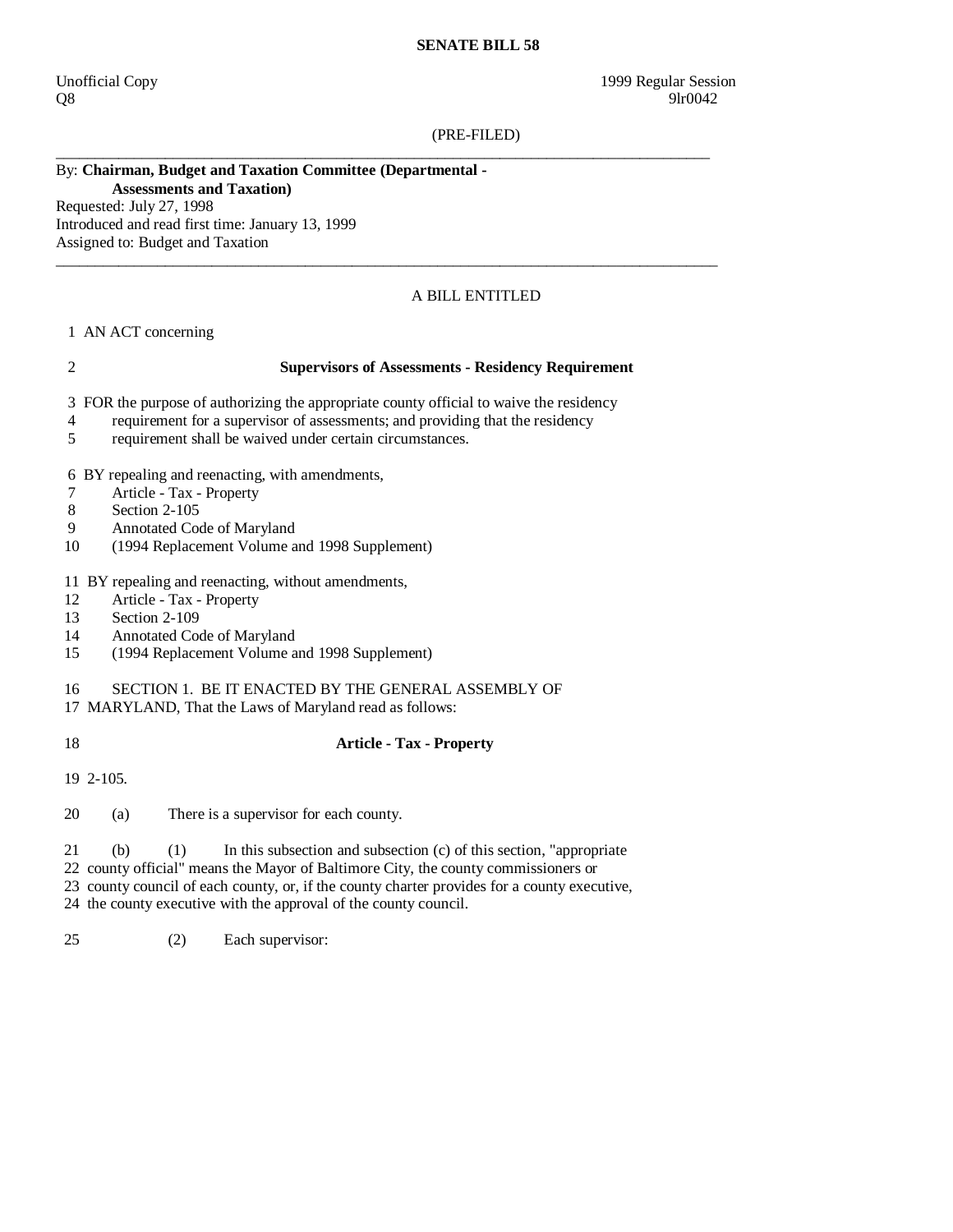| $\mathbf 2$    |                                                                                                                                                                                                                                                                                                                                                                                                                                                                                                                                                                            |       | <b>SENATE BILL 58</b>                                                                                                                                                                                                                                                |
|----------------|----------------------------------------------------------------------------------------------------------------------------------------------------------------------------------------------------------------------------------------------------------------------------------------------------------------------------------------------------------------------------------------------------------------------------------------------------------------------------------------------------------------------------------------------------------------------------|-------|----------------------------------------------------------------------------------------------------------------------------------------------------------------------------------------------------------------------------------------------------------------------|
| 1              |                                                                                                                                                                                                                                                                                                                                                                                                                                                                                                                                                                            | (i)   | shall be appointed by the Director; and                                                                                                                                                                                                                              |
| $\overline{c}$ | 3 Management System.                                                                                                                                                                                                                                                                                                                                                                                                                                                                                                                                                       | (ii)  | shall be in the management service of the State Personnel                                                                                                                                                                                                            |
| 4              | The Director shall appoint each supervisor from a list of 5 qualified<br>(3)<br>5 individuals submitted to the Director by the appropriate county official. The Director<br>6 shall give the appropriate county official written notice that a vacancy exists in that<br>7 county. Unless the Director extends the period on written request from the<br>8 appropriate county official, the appropriate county official shall submit its list of<br>9 nominees to the Director on or before 60 days from the date the Director notifies the<br>10 official of the vacancy. |       |                                                                                                                                                                                                                                                                      |
| 11             | If the Director finds that none of the nominees on a list meets the<br>(4)<br>12 qualifications set under § 2-109 of this subtitle, the Director may reject all of them<br>13 and request the appropriate county official to provide a new list. If the appropriate<br>14 county official does not submit a new list within 20 days of receiving the Director's<br>15 request, the Director may appoint any qualified individual.                                                                                                                                          |       |                                                                                                                                                                                                                                                                      |
| 16             | (c)<br>(1)<br>17 supervisor:                                                                                                                                                                                                                                                                                                                                                                                                                                                                                                                                               |       | In addition to the qualifications set under $\S$ 2-109 of this subtitle, a                                                                                                                                                                                           |
| 18             |                                                                                                                                                                                                                                                                                                                                                                                                                                                                                                                                                                            | (i)   | may not hold any other public office of profit;                                                                                                                                                                                                                      |
| 19             | 21 appointment is made; and                                                                                                                                                                                                                                                                                                                                                                                                                                                                                                                                                | (ii)  | on appointment, need not be a resident of the county for which<br>20 the supervisor was appointed, but shall become a resident of the county after the                                                                                                               |
| 22             | 23 years.                                                                                                                                                                                                                                                                                                                                                                                                                                                                                                                                                                  | (iii) | may not continue to hold office after reaching the age of 70                                                                                                                                                                                                         |
| 24             | (2)                                                                                                                                                                                                                                                                                                                                                                                                                                                                                                                                                                        |       | [In Baltimore City, the] THE appropriate county official may waive<br>25 the residency requirement of [item] PARAGRAPH (1)(ii) of this subsection.                                                                                                                   |
| 26             | (3)                                                                                                                                                                                                                                                                                                                                                                                                                                                                                                                                                                        |       | IF THE APPROPRIATE COUNTY OFFICIAL NOMINATES AN<br>27 INDIVIDUAL UNDER SUBSECTION (B)(3) OF THIS SECTION WHO IS NOT CURRENTLY A<br>28 RESIDENT OF THE COUNTY, THE RESIDENCY REQUIREMENT OF PARAGRAPH (1)(II) OF<br>29 THIS SUBSECTION IS WAIVED FOR THAT INDIVIDUAL. |
| 30             | (d)                                                                                                                                                                                                                                                                                                                                                                                                                                                                                                                                                                        |       | A supervisor may be removed from office only after a hearing before the<br>31 Department and a finding of incompetency or other cause.                                                                                                                               |
| 32             | (e)                                                                                                                                                                                                                                                                                                                                                                                                                                                                                                                                                                        |       | The classifications and salaries of supervisors shall be set in accordance<br>33 with the provisions of Division I of the State Personnel and Pensions Article.                                                                                                      |
|                | 34 2-109.                                                                                                                                                                                                                                                                                                                                                                                                                                                                                                                                                                  |       |                                                                                                                                                                                                                                                                      |

 35 The Secretary of Budget and Management, after consultation with the 36 Department, shall: